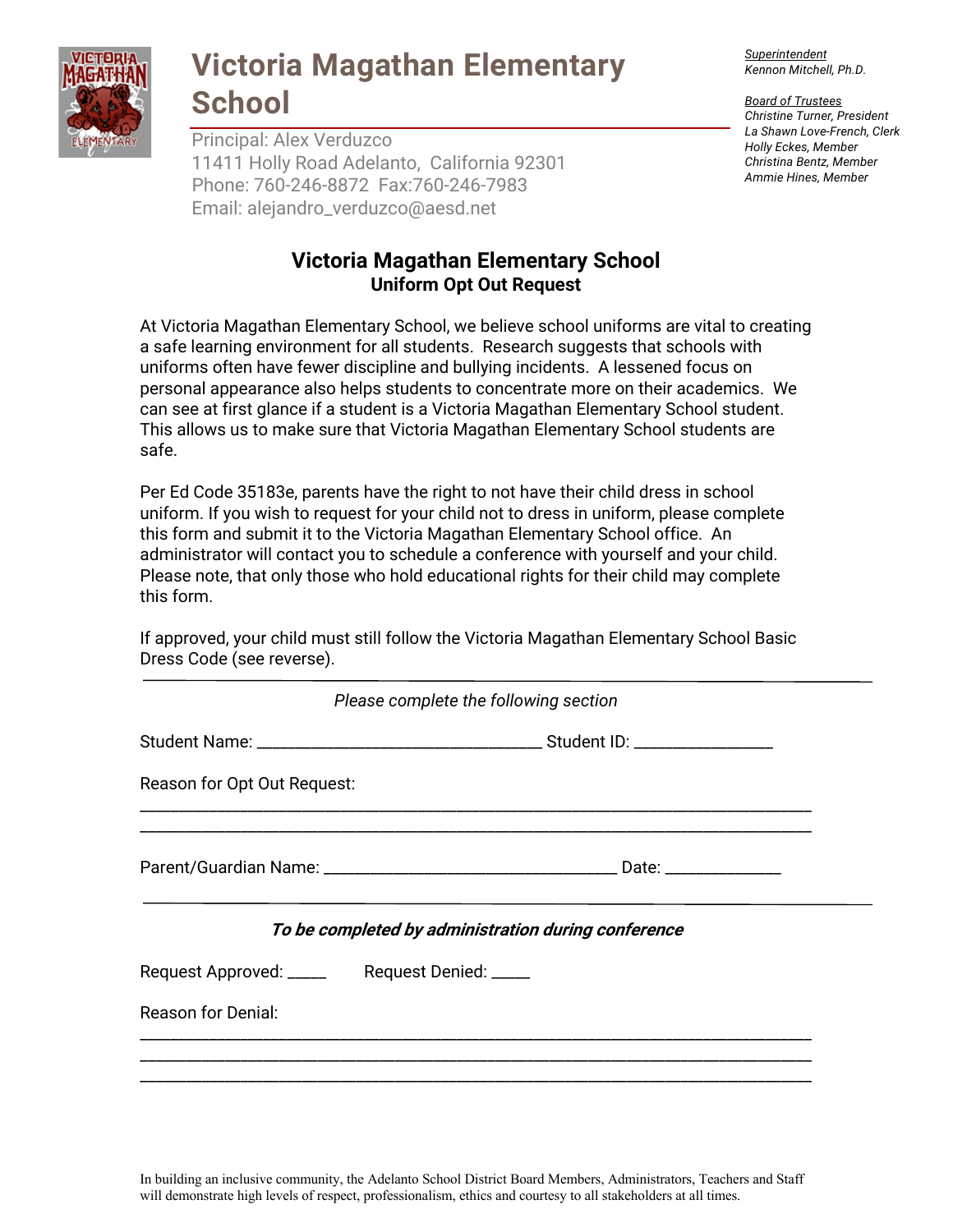

## **Victoria Magathan Elementary School**

Principal: Alex Verduzco 11411 Holly Road Adelanto, California 92301 Phone: 760-246-8872 Fax:760-246-7983 Email: alejandro\_verduzco@aesd.net

#### Administrator Signature: \_\_\_\_\_\_\_\_\_\_\_\_\_\_\_\_\_\_\_\_\_\_\_\_\_\_\_\_\_\_\_\_\_\_ Date: \_\_\_\_\_\_\_\_\_\_\_\_\_\_\_\_\_\_

### **Escuela Primaria Victoria Magathan Solicitud de Exclusión Voluntaria de Uniforme Escolar**

En la Escuela Primaria Victoria Magathan, creemos que los uniformes escolares son vitales para crear un ambiente de aprendizaje seguro para todos los estudiantes. Los estudios sugieren que las escuelas con uniformes a menudo tienen menos disciplina e incidentes de intimidación. Un enfoque menor en la apariencia personal también ayuda a los estudiantes a concentrarse más en sus estudios académicos. Podemos ver a primera vista si un estudiante es un estudiante de la Escuela Primaria Victoria Magathan. Esto nos permite asegurarnos de que los estudiantes de la Escuela Primaria Victoria Magathan estén seguros.

Según el Código de Educación 35183e, los padres tienen derecho a que sus hijos no se vistan con uniforme escolar. Si desea solicitar que su hijo no se vista de uniforme, complete este formulario y envíelo a la oficina de la Escuela Primaria Victoria Magathan. Un administrador se comunicará con usted para programar una conferencia con usted y su hijo. Tenga en cuenta que solo aquellos que tienen derechos educativos para su hijo pueden completar este formulario.

Si es aprobado, su hijo/a debe seguir el código de vestimenta básico de la Escuela Primaria Victoria Magathan (véase al reverso).

|                                                                    | Por favor complete la siguiente sección                 |
|--------------------------------------------------------------------|---------------------------------------------------------|
|                                                                    |                                                         |
| Razón de la solicitud de exclusión voluntaria de uniforme escolar: |                                                         |
|                                                                    |                                                         |
|                                                                    | Se completará por administración durante la conferencia |
| Petición aprobada: _____ Petición negada: ____                     |                                                         |
|                                                                    |                                                         |

*Superintendent Kennon Mitchell, Ph.D.*

*Board of Trustees Christine Turner, President La Shawn Love-French, Clerk Holly Eckes, Member Christina Bentz, Member Ammie Hines, Member*

In building an inclusive community, the Adelanto School District Board Members, Administrators, Teachers and Staff will demonstrate high levels of respect, professionalism, ethics and courtesy to all stakeholders at all times.